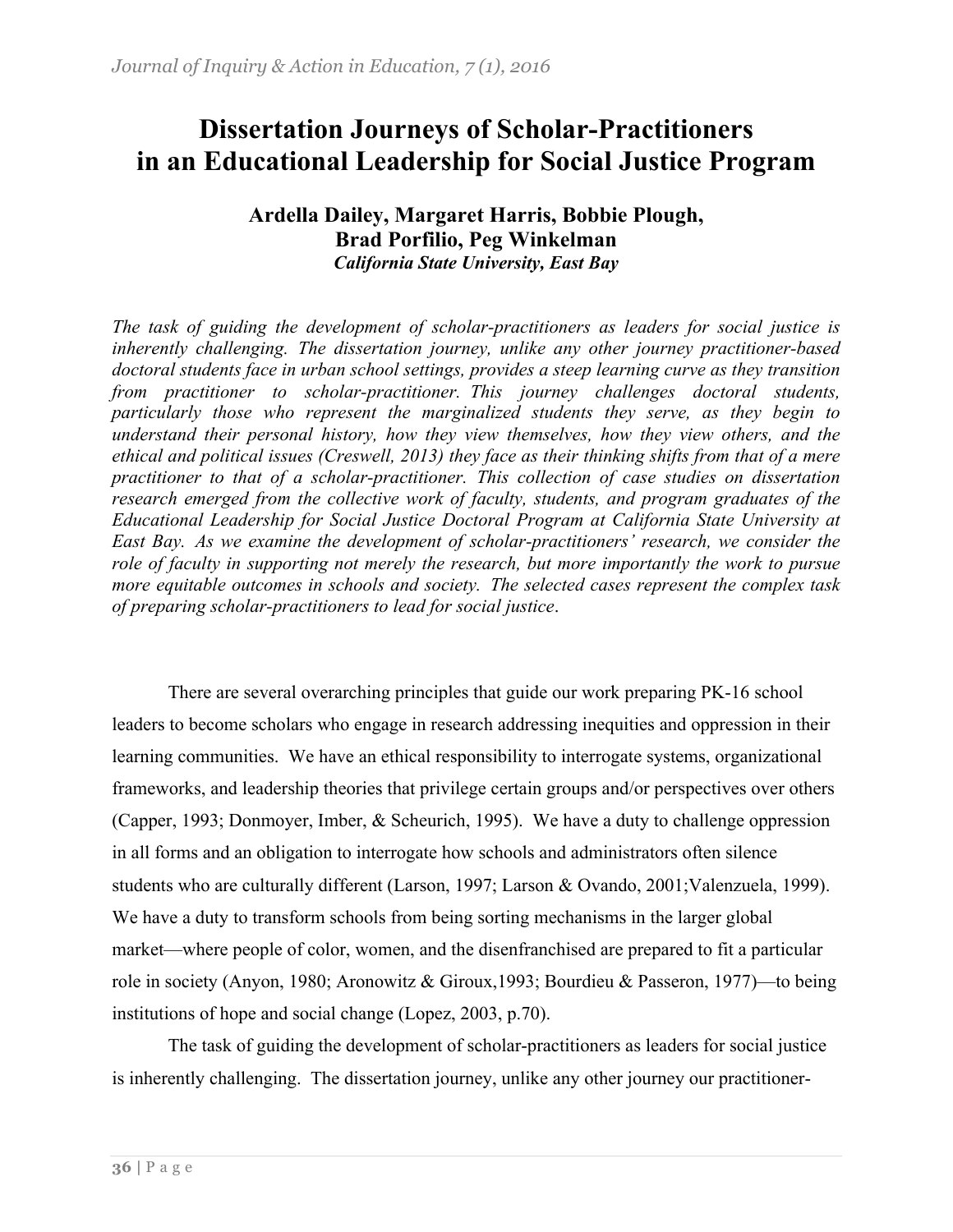based doctoral students face in our urban school settings, provides a steep learning curve as they transition from practitioner to scholar-practitioner. This journey challenges doctoral students, particularly those who represent the marginalized students they serve, as they begin to understand their personal history, how they view themselves, how they view others, and the ethical and political issues (Creswell, 2013) they face as their thinking shifts from that of a mere practitioner to that of a scholar-practitioner.

This collection of case studies on dissertation research emerged from the collective work of faculty, students, and program graduates of the Educational Leadership for Social Justice Doctoral Program at California State University at East Bay. Doctoral students in the program work full-time in educational settings and dedicate their "time off" to the study and pursuit of equitable learning opportunities for students. Moreover, they are often first-generation doctoral students who face additional challenges of securing a terminal degree. In many cases, their parents have not "completed a college degree or beyond;" they grapple with unjust barriers and confront hostile conditions due to their being marginalized on the structural axes of race, class, gender, and age; and they are chief caretakers for "dependent children" (Gardner, 2013, p.44).

As we examine the development of scholar-practitioners' research, we consider the role of faculty in supporting not merely the research, but more importantly the work to pursue more equitable outcomes in schools and society. The selected cases represent the complex task of preparing scholar-practitioners to lead for social justice. The first case addresses the issue of a student who enters the program wanting to save the world, but needing to decide on the "slice of work" to address. The second focuses upon coaching a leader who has his conclusion in mind before he gathers his data because, based on his personal and professional experience, he knows how to fix the inequities he sees. The third case highlights the dilemma faced when the data of an emerging scholar-practitioner is called into question because it illuminates inequitable resource allocation across districts. The final case examines the role of a scholar-practitioner who knows the research and holds a position to lead for social justice, yet must operate within a larger context of fear and distrust.

 We share these cases from the perspective of participant-observers. As faculty we support the research as well as the leadership development of our doctoral students. We observe, but we also shape the work they do as we pose questions, offer resources, and interrogate their thinking as well as their actions.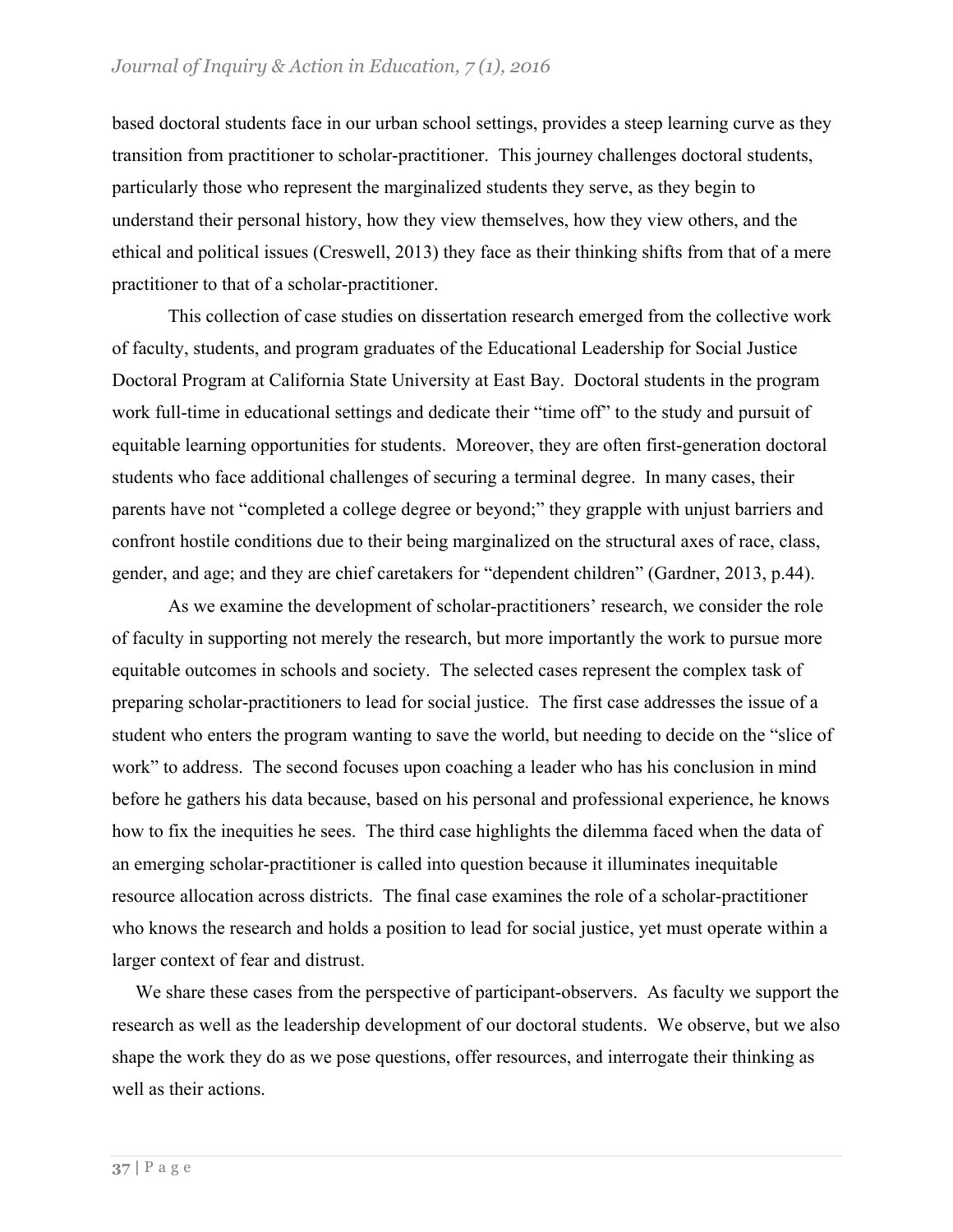## **In the Beginning…**

This graduate student entered our program having a great concern in the effectiveness of the district's rapid pace in the development of *wrap-around* services designed to assist students and families as they traversed the landscape in K-12 schools. While this was a worthy area of focus, she began to realize (under my probing questions), that she may be prematurely researching a "new" reform her district is implementing to reduce the unequal outcomes among various student groups. Her probing into the effectiveness of wrap-around services was very broad, the data sparse, and at this point, would not be supported. However, not to discourage her from the issues of services that have been put in place for students at-risk of not achieving their educational goals, I encouraged to her look at a specific service that she felt had not drawn public outcries. Her search for a specific service offered to students led her to look into the district's program and services for pregnant and parenting teens. She found that on a national level up to 70% of teen mothers dropped out of school before they received their high school diplomas (Berglas et al., 2003) and pregnant and parenting teens represented approximately 26% of the total percentage of all high school dropouts (Bridgeland et al., 2006). With this in mind she discovered that her district's data was similar to the national statistics. However, she unwittingly connected teen pregnancy as a major contributor to the socioeconomic status of families who populate urban districts, thus confirming her personal beliefs that pregnant and parenting teens are destined to a life of poverty and a to be a burden on society. Yet, a question emerged foremost on her mind: as a public school educator, how could her proposed research contribute to better support for pregnant and parenting teens in order to decrease their dropout rates? As she continued to look into teen pregnancy as a viable research area she discovered that the teen that wished to stay in the K-12 system faced many obstacles in achieving her educational goals.

As the graduate student emerged as a researcher she began to look at a *thin slice* of pregnant and parenting teens, and found that these teens faced many transitions in order to complete their educational journeys, yet many eventually succeeded. Pushing her to probe deeper, she began to question whether the success of a teen in achieving her academic goals was a result of the existing program's design, or if it was the teen's individual determination, in spite of a program, that determined her success in achieving her educational goals. However, instead of taking the deficit approach, I encouraged her to focus on the attributes of pregnant and parenting teens that assisted in their determination to achieve their goals.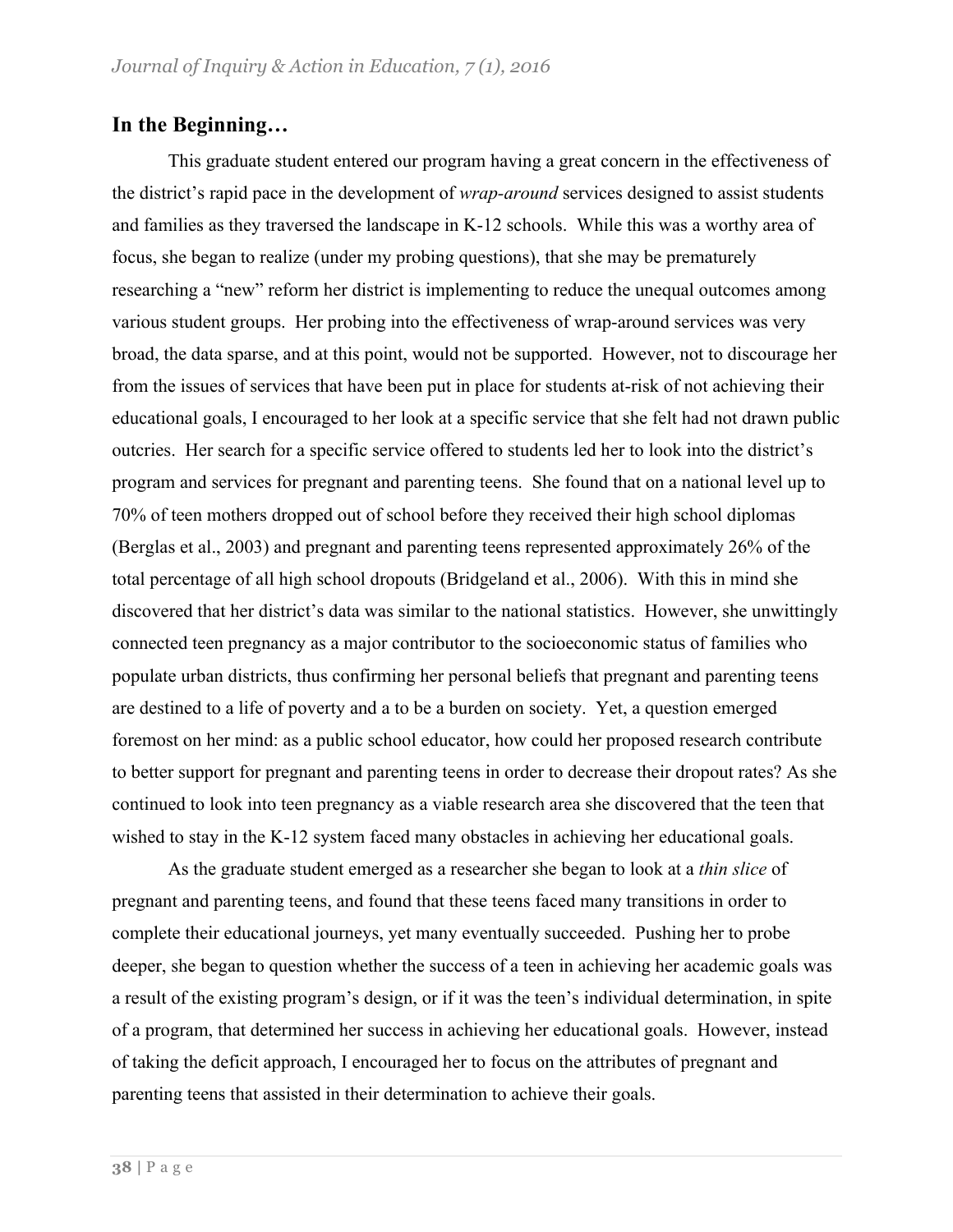Through a continuous cycle of questioning and probing transitional theories the student researcher proposed to investigate the strategies of teens who are/were successful in balancing pregnancy and/or parenting while making progress towards achieving their academic goals. Therefore, looking at, and understanding, what motivated, influenced, enabled, and/or empowered pregnant and parenting teens to continue their education would be more beneficial to students who are struggling in the existing district's program. Ultimately, the student's purpose for this study was to investigate the strategies that students themselves use to motivate, influence, enable, and empower themselves to advocate on their own behalf.

Through my insistence that a theoretical framework would assist in framing her research focus, and subsequently her overarching and sub research questions, the student researcher discovered Schlossberg's Transition Theory (1981), which described the process of analyzing individual characteristics and external occurrences of teens as they move through various stages of life. Because teens are continuously evolving, Schlossberg (1981) postulated that there are three major characteristics that influence their outcome: (1) the characteristics of the particular transition, (2) the characteristics of the context in which one lives in, and (3) the characteristics of the one's ability to cope with a transition. The combination of these three factors produces an outcome: successful adaption or failure to adapt.

Using the voice of teens, the student- researcher's goal was to identify those transitional skills students employ to make a successful transition to parenthood while pursuing and attaining their academic goals in the K-12 system. To explore this transition the scholar-practitioner constructed her overarching and subsequent questions around Schlossberg's *4S's*: (Situation) How do students explain the situation they are facing?; (Self) What characteristics and/or attributes do pregnant and parenting teens possess that enable them to navigate the transitions required to remain academically successful in school?; (Support) What collaborative services assisted pregnant and parenting teens in transitioning from childhood to adulthood?; (Strategy) As teens transitioned through the stages of pregnancy to motherhood and parenting, how do they utilize the services that are provided to help them meet their academic goals?; and (Support) In what ways can the district's collaborative partners improve services to re-engage pregnant and parenting teens that have dropped out of school?

The participants in this current study, pregnant or parenting teens between the ages of 15- 19 years old, are enrolled in the district's Cal Safe Pregnant and Parenting Program. Foremost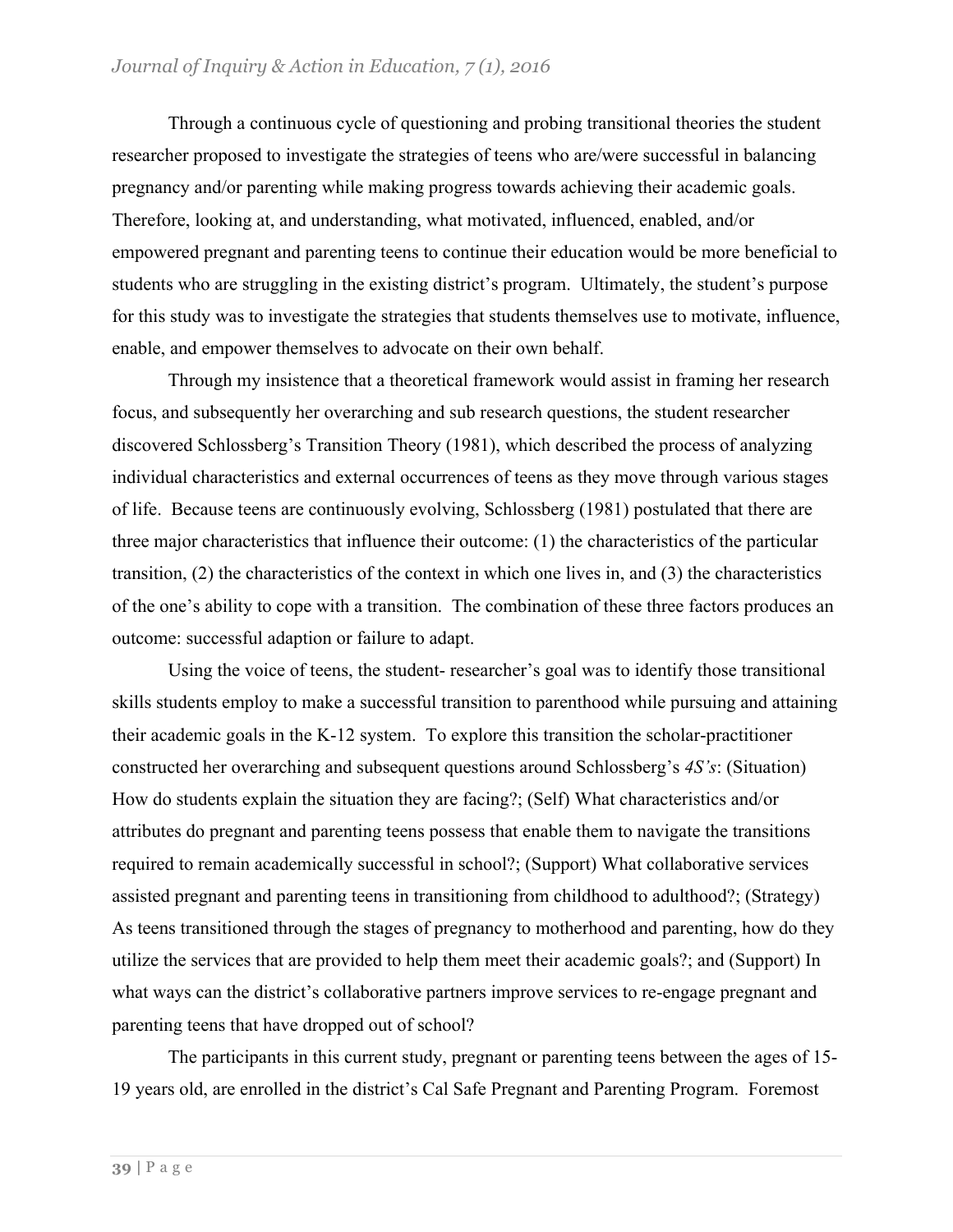on the scholar-practitioner's mind are the many the obstacles she may encounter with this vulnerable group of teens and ways to anticipate, as well as to alleviate, the anxiety that teens may encounter, from emotional discomforts to the potential loss of privacy due to their participation in a focus group setting.

## *Reflections on the Journey*

Working with this graduate student allowed me to revisit Schlossberg's transitional theory, particularly the 4S's, to better understand how to assist graduate students in the many transitions needed for them to navigate through their dissertation journeys. Like school systems, we, too, are constantly seeking to connect research in order to enact and advocate social justice principles for those who continually confront marginalizing practices in their own journeys.

# **Struggling Through the Process…**

As a high school principal of a diverse, high-poverty school, this doctoral student entered the program with knowledge based on his experience as a student, teacher and new administrator that our schools were failing African American and Latino(a) students. The district he serves has 19,000 or 52% of K-12 students receiving free and reduced lunch. The student demographic population is comprised of African American 24%, White 24%, Hispanic 34% and English Language Learner (ELL) 19%. Early on the doctoral student identified the root cause of student's failure to achieve to be teachers and administrators who didn't understand and/or value the students. His year one qualifying paper did not pass because he consistently stated his own opinion as fact and did not provide an appropriate literature review or clearly focused problem statement.

As faculty chair of his dissertation committee I asked this doctoral student to examine literature on the deficit education model's foundation. As he read he began to develop language and a construct to identify the issues with which he was struggling. He wanted to understand and describe how the K-12 educational system operates based on fixing the weaknesses of students of color and does not allow for an understanding of the strengths students bring with them to school. Specifically, his research proposal centered on his conclusion that academic success was not even possible for African Americans males (AAM) learning in a deficit model of education. Once again he had the answers in his description of the focus topic. He stated that he had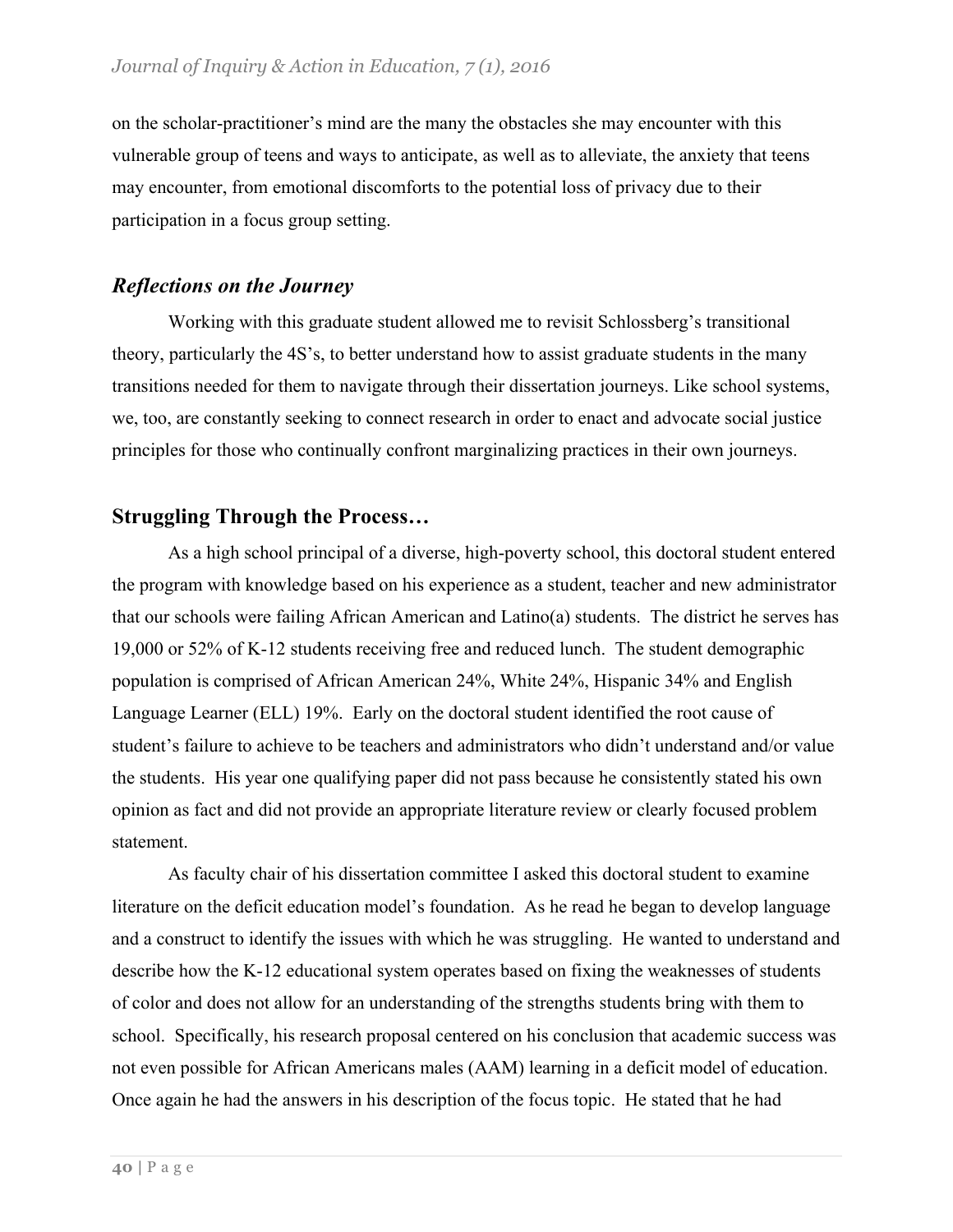intimate knowledge of AAM students in his district who contradict the negative stereotypes and yet face the day-to-day deficit framework in their schools. He believed the deficit education framework to be a cornerstone of the inequities in our educational system. As his Chair, I once again needed to ask him to step back and take on the perspective of a scholar-practitioner. This doctoral student had a tendency to view things from an either/or perspective and move between his own personal experiences as an African American male as a student in the deficit framework to his experience working with African American male students in his district. The struggle to find his topic moved from year one into year two and he changed topics three times during that period. A turning point for this doctoral student occurred when he was able to articulate the relevance of his own personal experience, an auto-ethnography of sorts, as an African American male raised by a single mother who had helped him achieve academic success in high school.

The examination of why the African American males (AAM) are academically successful is now the focus of his research. He specifically examined AAM raised by single mothers who have successfully completed high school. Academic success is being measured by achieving a high school diploma on time. This benchmark of the attainment of a high school diploma is being used because the current national data indicates only 52% of AAM's obtain high school diplomas (Holzman, 2012). Other data indicate that African American males are less likely than white males to complete high school (21.5% vs. 11.5%) and, if they do complete high school, they are less likely to earn a bachelor's degree (16.4% vs. 31.7%, respectively) (Jenkins, 2006; Gantt & Greif, 2009).

 Our dissertation journey is not finished as of yet. This emerging scholar-practitioner is now conducting interviews and transcribing them to begin the coding and labeling of themes that emerge. He has identified the following research questions: What factors contribute to the academic success of African American males who come from single parent households headed by mothers? What are common beliefs and child rearing strategies that single African American mothers use when raising their sons? And what effect (if any) does self-efficacy play in the lives of African American male students who manage to overcome all social obstacles and achieve academic success?

#### *Reflections on the Journey*

This African American doctoral student has had a constant internal battle regarding how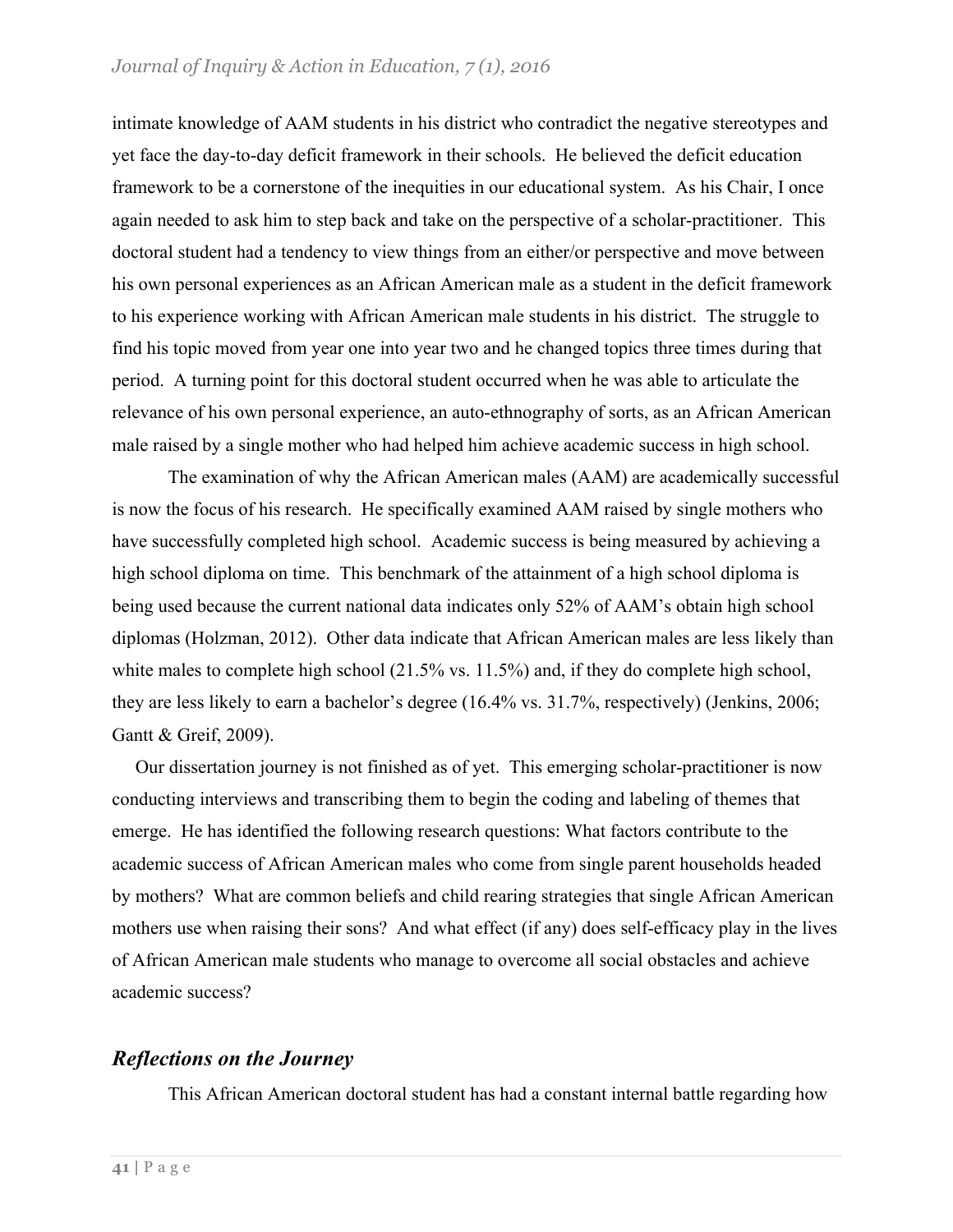#### *Journal of Inquiry & Action in Education, 7 (1), 2016*

to take on the role of the researcher. The content of his study has allowed his own personal experiences as an African American male attending schools that operated from a deficit model to surface while he is now working in a district that is also working primarily from a deficit model. My prodding the doctoral student to examine the social justice and equity issue of his topic was a constant push and pull dynamic. In my role as chair of his dissertation committee I have continually found that he needs to be pushed through a use of probing questions to force him to dig deeper and to require him to pull apart his statements. He has had a difficult time and has been stuck during every phase of the dissertation process. The internal battle arose during the development of the problem statement, research questions, literature review, methodology design and as he begins to analyze his findings because he didn't realize (and still hasn't reached that "aha moment") that he consistently uses his own experience as the model instead of allowing the dissertation process and case studies to emerge with their own themes. As an African American woman who recently completed my dissertation in 2011 I was able to understand his experience of not being able to separate his own identity from that of the participants. I used this understanding to push, probe, and prod when necessary. As Chair, I believe that he will obtain that "aha moment" and internalize a critical thinking perspective that will serve him well as a scholar- practitioner. This doctoral student's capacity to share findings from the field in the context of a critical frame will serve him not only as a researcher, but as a leader positioned to improve current conditions for students.

## **Navigating the Committee…**

A dedicated science and mathematics teacher, this doctoral student originally began researching equitable learning opportunities for urban youth through student engagement in Science, Technology, Engineering and Mathematics (STEM). Amidst the literature review, this emerging scholar-practitioner inevitably found that students in low-income (high poverty) school districts (mostly African-American and Latino(a)) often do not receive high quality math and science instruction from highly qualified teachers to help bridge students' learning and achievement gaps. Moreover, "teacher quality [is] seen as a key policy lever to narrow the achievement gaps that [exist] along racial and economic lines" (Liston, Borko, & Whitcomb, 2008).

At the same time, the scholar-practitioner's interaction with teachers throughout the Bay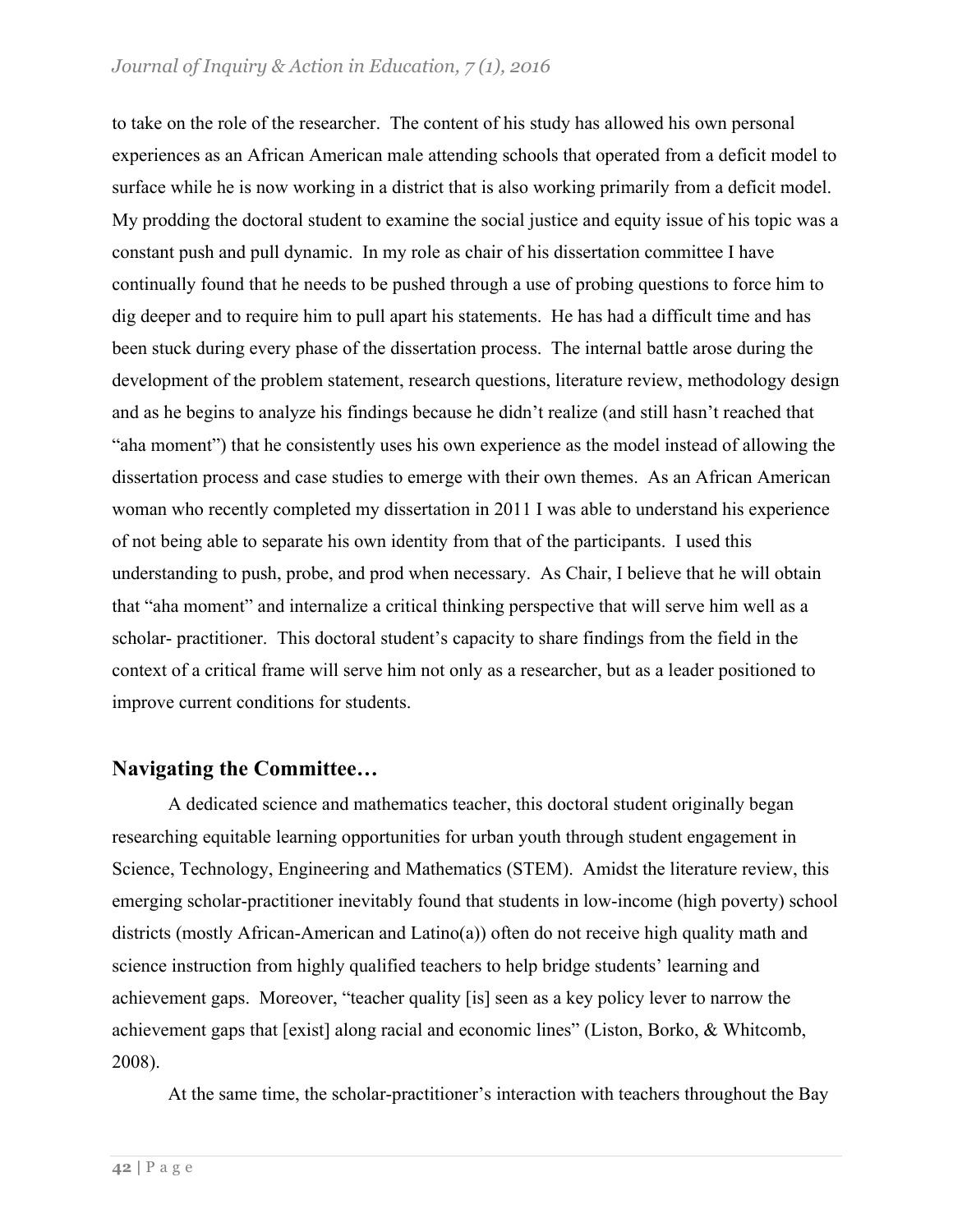Area heightened his understanding of inequitable resources and vast differences in teacher quality between extremely privileged communities and his own district that serves a diverse student population, with more than 70% of students qualifying for free and reduced meals. His research pivoted from determining how teachers might optimize student learning by honing their skills, to questioning the impact of revenue and resources - particularly teacher quality (as measured by years of experience, credentials, and higher education degrees) - on student achievement. Discovering the data about revenue and resource disparity between school districts became this scholar-practitioner's passion. As a former superintendent I had long struggled with the cavernous divide between the resources available to students in extremely affluent school districts as opposed to districts populated with children whose parents confront a daily struggle to put food on the table. So, when this doctoral student abruptly shifted topics, I heartily encouraged his desire to delve into the intricate business of school finance to determine if funding truly does make a difference for students.

This scholar-practitioner developed his study based on the concept that U.S. public schools strive to provide a path to the middle class for children from hard-working families in every community, particularly those who live in poverty (U.S. Department of Education, 2014a). He began to document and examine inequities in the amount of revenues and expenditures for the public school system throughout the nation. His literature review included evidence that children today in our neediest schools are more likely to have the least qualified teachers, which is why great teaching in the educational system is a daily fight for social justice (Duncan, 2009).

This scholar-practitioner outlines how, throughout the nation, districts and schools are primarily funded through a combination of state, local, and federal funding. School districts serving lower income students often receive less state and local funding than those serving more affluent children (Background & Analysis, 2014). Thus, the purpose of this doctoral student's research is to (1) examine whether or not there are equitable sources of revenue in California public schools, (2) examine whether or not there is an equitable distribution of expenditures in California public schools, and (3) ascertain if the school finance reform efforts of No Child Left Behind (2001) increased per pupil expenditures, produced higher student achievement for underserved students, and improved teacher quality.

This scholar-practitioner is collecting data from several districts disparate in their demographics, revenue, and expenditures in order to conduct his quantitative study. Public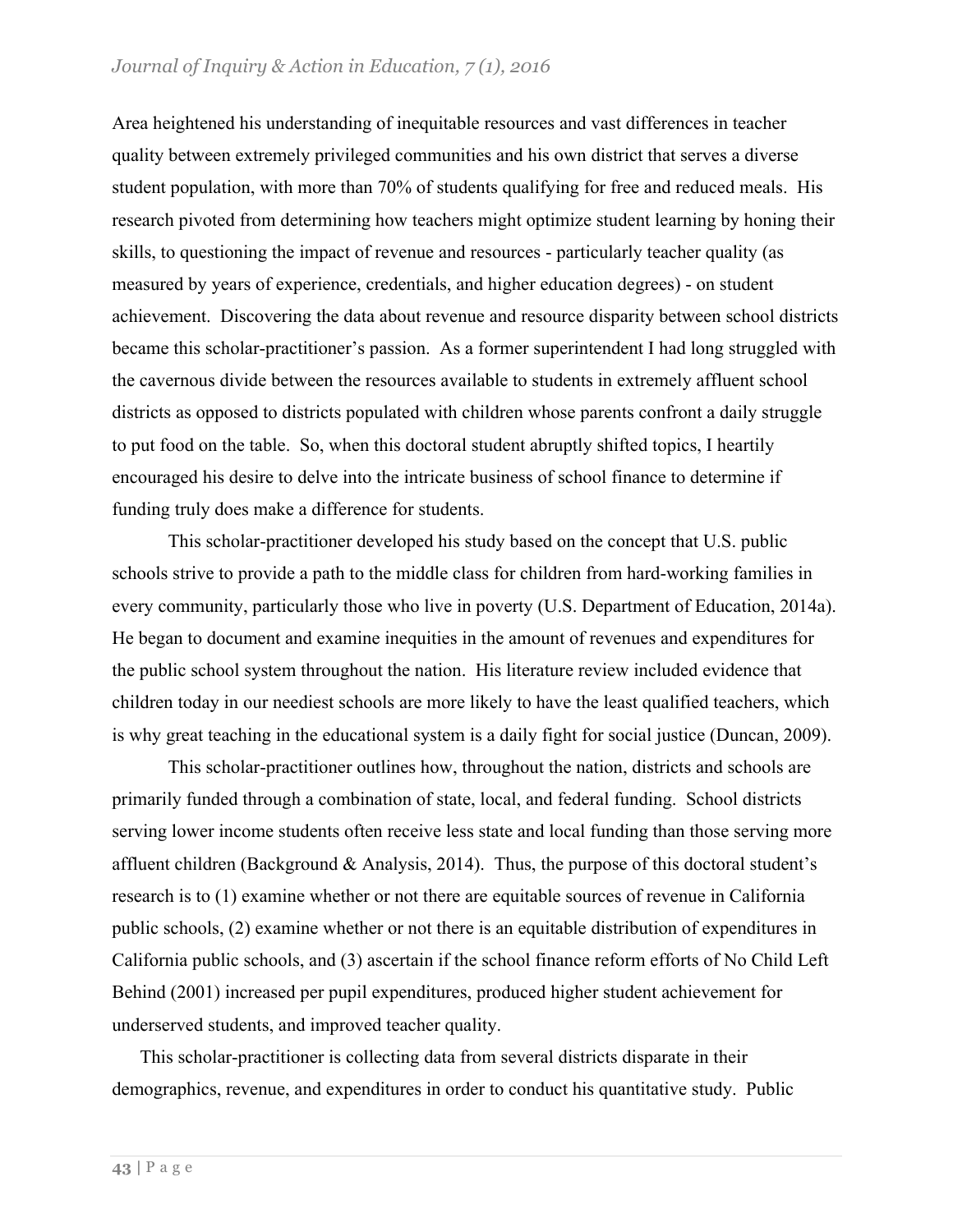databases provide the data for a regression analysis aimed at answering the following research questions: What is the relationship between per pupil expenditures (PPE) and teacher quality (as measured by credential and years of experience)? What is the relationship between per pupil expenditures (PPE) and teacher salaries? And what is the relationship between per pupil expenditures (PPE) and student achievement?

A troubling issue of leadership for social justice arose in the institutional process of approving the dissertation proposal. The dissertation committee is comprised of a faculty chair, another higher education expert in the field, and a practitioner with a doctoral degree who is typically a site, district, county or state leader in TK-12 education**.** Upon reading drafts of the dissertation proposal, and in the proposal defense, the practitioner committee member, whose work experience was in high-income districts, noted that "affluent districts don't get the same level of federal and state funding" due to lower numbers of socio-economically disadvantaged students and other categorizations that generate special federal and state funding; thus, school district funding tends to be equitable. In other words, the practitioner advocated that, in reality, total funding is comparable among all districts. While acknowledging the committee member's helpful suggestions regarding the inclusion of various data points to ensure accuracy in the quantitative study, the doctoral student possesses a valid concern that the member's bias to push for the "right" finding of equitable revenue and resources among school districts might derail the dissertation research. Hopefully, this scholar-practitioner's fastidious research skills, and ability to articulate methodology and findings, will serve to demonstrate the validity and reliability of findings when presented in the dissertation defense. This doctoral student will need support and guidance should the study findings contradict the committee member's viewpoint regarding equitable school funding.

## *Reflections on the Journey*

Doctoral students who boldly interrogate inequity and injustice may find difficulty in navigating the landscape of a committee member's own experiences and pre-conceived notions, conscious or unconscious. Acknowledging a committee member's viewpoint and his/her position in society, juxtaposed with support for this scholar-practitioner research, is not new to me as the faculty member who serves as chair in the dissertation process. However, the duty to encourage and embolden doctoral students becomes even more critical as they pursue research to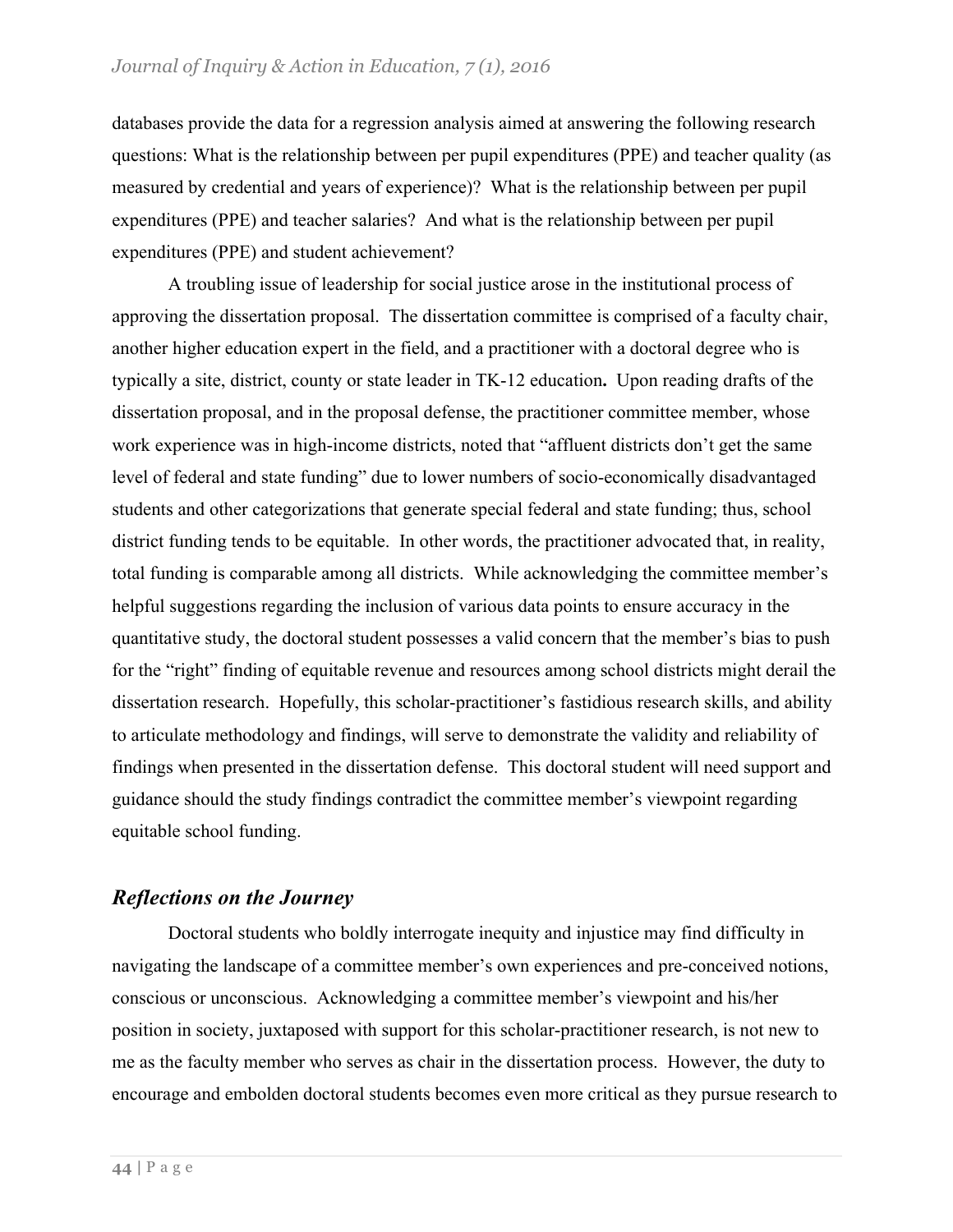address issues of equity and social justice. The role of faculty in a leadership position for a social justice program is to not only support high quality research, but to provide opportunities to share research findings that may not be popular. In this case the process of changing hearts and minds may begin before the dissertation is even published.

## **Taking Action…**

At the beginning of her final year in the doctoral program this student was hired as an Assistant Superintendent in a district where Latino students comprise almost a third of the total student population. Drawing upon her doctoral studies and prior leadership work in the field, she immediately sought spaces where she could research and ultimately influence Latino family involvement in schools. She learned that the English learners in her new district showed proficiency levels of only 27% in English Language Arts and 37% in mathematics (CDE, 2013) and that there had been little to no increase in test scores over the past five years. She also found that less than 50 percent of Latino families identify their students as English Language Learners. Prior experience led her to wonder if the low rate of identification as second language learners was based on a stigma related to immigration and/or social class. She was excited to discover that the district had partnered with a faith-based organization to strategically increase Latino parent involvement in the schools. The partnership was created to build relationships and share knowledge in a safe, welcoming environment. This partnership organizes events for the Latino community around the topics of health, mathematics, science, college entrance and early childhood education. The events, as well as the partnership itself, have evolved over the years, from short presentations before church services, to afternoon events with information, activities and a meal.

The doctoral student recognized the historical and cultural context for her study noting that though the 1948 case of Mendez v. Westminster ended *de jure* segregation of students of color in the state of California (six years prior to the landmark Brown v. Board of Education decision) these legal cases did not address the larger societal issues contributing to continued marginalization of students and their families. DeGaetano's research (2007) illustrates the devaluing of Latino families. Other studies focusing on the importance and impact of family involvement on student achievement highlight implicit expectations as to how parents should be involved. Parent involvement requires knowledge not just of the language, but of the system and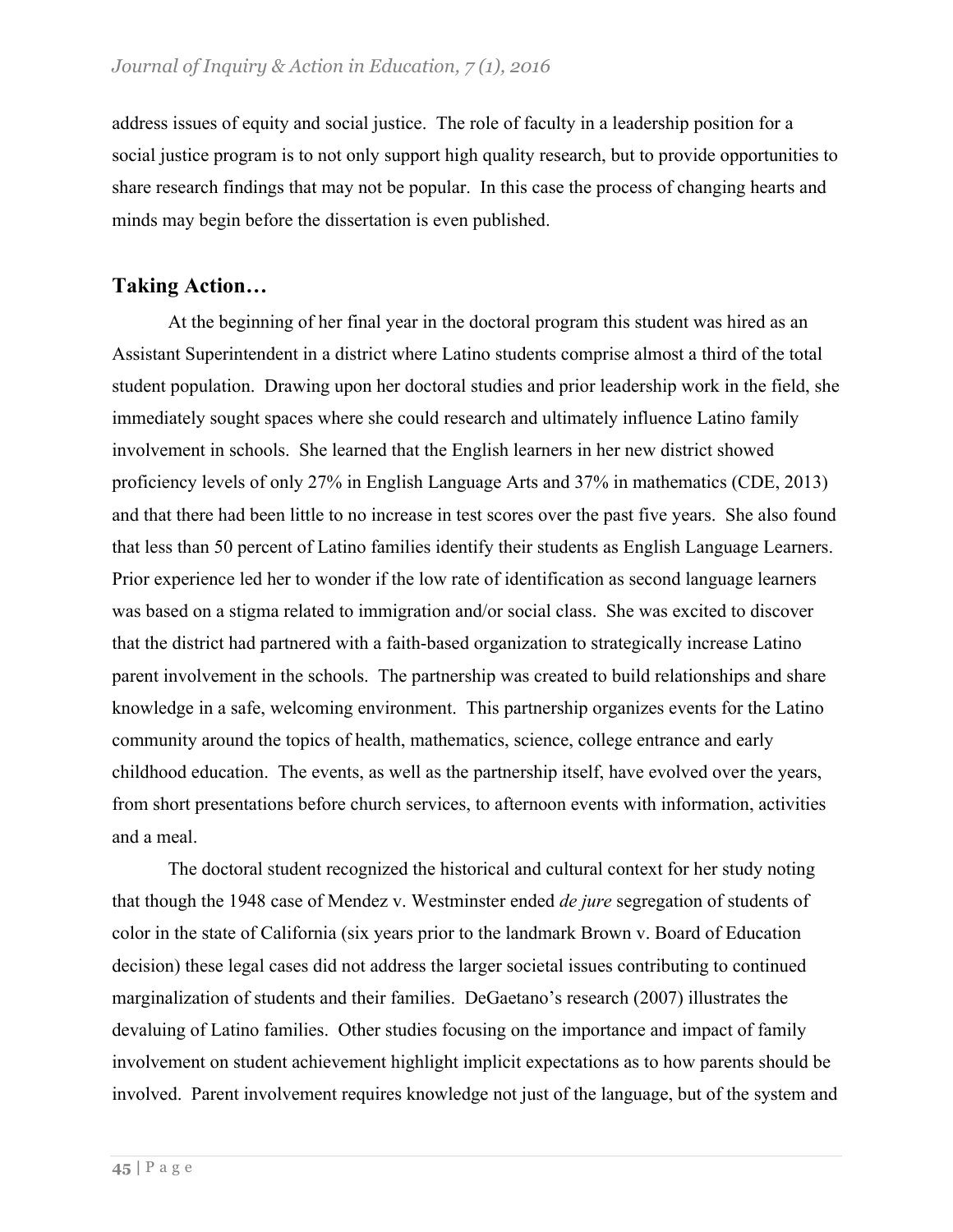#### *Journal of Inquiry & Action in Education, 7 (1), 2016*

culture of schools. Schools operate under the assumption that all parents are comfortable participating in school activities and serving as advocates for their children yet the knowledge and ability to maneuver through these types of educational conversations is a form of social capital (Bolivar & Chrispeels, 2010; Noguera, 2004). Based on research that student achievement levels can be directly tied to levels of parent engagement and involvement and that the marginalization of Latino parents may be the major contributing factor to their lack of engagement and viability in their child's school, the emerging scholar-practitioner proposed the research question: In what ways does a partnership between a Latino faith-based organization and a school district affect Latino parent involvement in schools?

As an Assistant Superintendent, new to the district and with little fluency in Spanish, the doctoral student was coached by the Parish priest and the ELL Coordinator about how to gather her data. She was cautioned not to record parent interviews and was told to *dress down* so she would not look too official. She soon found that some Board Members were skeptical about her work with the Latino community and wanted access to her research (raw data) before it was to be published. In the analysis of her interviews and field notes, the political context of her study emerged.

Storey's research (2014) found the following:

The theme of fear resonated throughout this research project, the fear that undocumented families have of being discovered and the partnership's acceptance of that fear. There is no advertising of the events. Everyone who participates in the partnership is interviewed for their agenda, personal or otherwise. These responses to the fear, no advertising and careful vetting of participants came solely from the organizations in the partnership. Some of the families spoke of the fear, of how, as a community they work together in solidarity to work within the system they fear. (p.155)

The families that I spoke with were very aware of what the church offered regarding the various family events and presentations. None of those I spoke with were aware that the local school district had anything to do with the events. Even more concerning than the disconnection between the school district and the church was the disconnection between the families and the schools; most didn't know the principal's name or that of their child's teacher's. There were so many missed opportunities. (p. 154)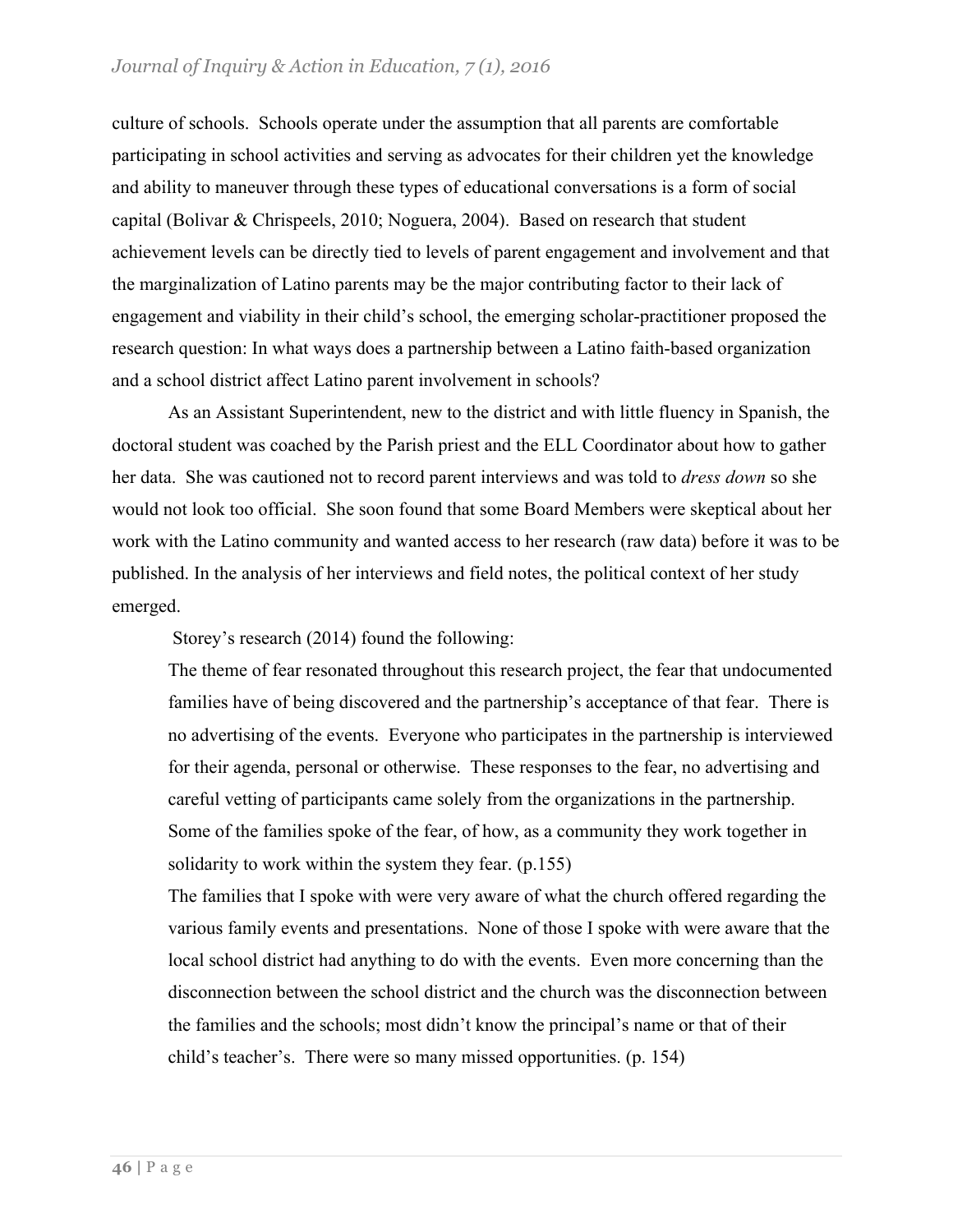## *Reflections on the Journey*

Throughout the study this scholar-practitioner observed many *missed opportunities* in the disconnect between school practices and the Latino community. Beyond supporting this scholarresearcher in gathering, analyzing and sharing her data, as dissertation chair I became her confidant and ally in thinking through actionable next steps given the political realities she faces as a leader. This scholar-practitioner has taken the opportunity to build upon the relationships she established during the study to begin connecting school leaders with parent leaders. She employs an assets-based approach to the Latino community and challenges school leaders to examine traditional practices to include families in new ways (i.e. adapting the individual parentteacher conference protocol). She applies theories of agency and social capital as she designs plans for deeper community engagement and school improvement. Her research makes her ever mindful of the fears Latino families, as well as their church and district allies face, yet she takes considered steps forward to create inclusive and effective school and family partnerships. Her work on behalf of Latino families will continue to inform our university work to prepare new leaders.

## **Final Thoughts**

As a faculty committed to *walking the talk* in leadership for social justice, we further our collective work by sharing our dissertation journeys with scholar-practitioners. We learn from one another. We conclude this piece by sharing the questions we posed to our panel audience at the Equity and Social Justice conference that took place at Buffalo State College: What is your work? What does it take to lead for social justice? What are your challenges and fears? Who are your allies? To what degree do you feel prepared? What are the potential political consequences of your leadership? What role does your racial, gender, and class identity play in your approach to leading for social justice? We find the dissertation journey to be fraught with challenges, but if we don't address the inequities we see, who will?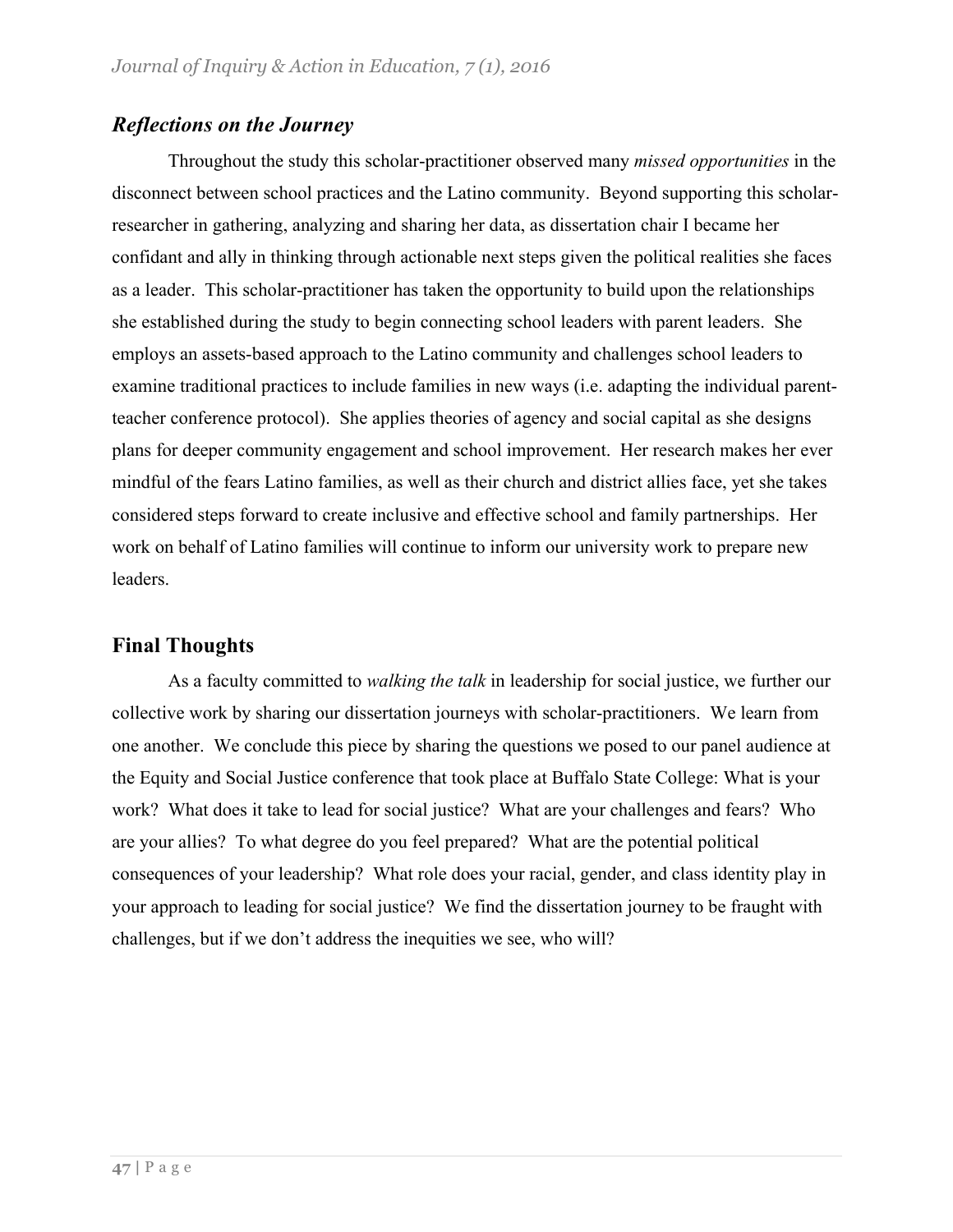# **References**

- Anyon, J. (1980). Social class and the hidden curriculum of work. Journal of Education, 162(2), 67-92.
- Aronowitz, S., & Giroux, H. A. (1993). Education still under siege (2nd ed.). Westport, CN.Background & Analysis. (2014, April 14).

http://febp.newamerica.net/background- analysis/no-child-left-behind-overview

- Berglas, N., Brindis, C. D., & Cohen, J. (2003). Adolescent pregnancy and childbearing in California. California State Library, California Research Bureau.
- Bolivar, J. M., & Chrispeels, J. H. (2011). Enhancing Parent Leadership Through Building Social and Intellectual Capital. American Educational Research Journal, 48(1), 4-38.
- Bourdieu, P., & Passeron, J. C. (1977). Reproduction in education, society, and culture. Beverly Hills, CA: Sage.
- Bridgeland, J. M., DiIulio Jr, J. J., and Morison, K. B. (2006). The silent epidemic: Perspectives of high school dropouts. Civic Enterprises.
- Capper, C. (Ed.). (1993). Educational administration in a pluralistic society. Albany, NY: SUNY Press.
- Donmoyer, R., Imber, M.,&Scheurich, J. J. (1995). The knowledge base in educational administration: Multiple perspectives. Albany, NY: SUNY Press.
- De Gaetano, Y. (2007). The Role of Culture in Engaging Latino ParentsEngaging Latino Parentst Urban Education, 42(2), 145-162.
- Duncan, A. S. (2009, October 22). Teacher Preparation: Reforming the Uncertain Profession. U.S. Department of Education.
- Gantt, A. L., & Greif, G. L. (2009). African American Single Mothers Raising Sons: Implications for Family Therapy*. Journal Of Family Social Work*, 12(3), 227-243. doi:10.1080/10522150903030014.
- Gardner, S. K. (2013). The challenges of first-generation doctoral students. New Directions for Higher Education, 163, 43-53..
- Gardner, S. K., & Gopaul, B. (2012). The part-time doctoral student experience. International Journal of Doctoral Studies, 7, 63-78. Retrieved from http://ijds.org/Volume7/IJDSv7p063-078Gardner352.pdf Gardner, S. K., & Holley,
- Holzman, M. (2012). The Schott 50 State Report on Public Education and Black males. *The Urgency of Now.*
- Jenkins, Toby S. (2006). Mr. Nigger: The Challenges of Educating Black Males within American Society. *Journal of Black Studies*, Vol. 37, No. 1 (Sep., 2006), pp. 127- 155
- Larson, C. L. (1997). Is the land of Oz an alien nation? A sociopolitical study of school community conflict. Educational Administration Quarterly, 33(3), 312-350.
- Larson, C. L., & Ovando, C. J. (2001). The color of bureaucracy: The politics of equity in multicultural school communities. Belmont, CA: Wadsworth.
- Levine, A. (2005). Educating school leaders. Carnegie.
- Liston, D., Borko, H., & Whitcomb, J. (2008). The teacher educator's role in enhancing teacher quality. Journal of Teacher Education, 59(2), 111–116.
- Lopez, G.R. (2003). The (Racially Neutral) Politics of Education: A Critical Race Theory Perspective. Educational Administration Quarterly, 39(1) 68-94.